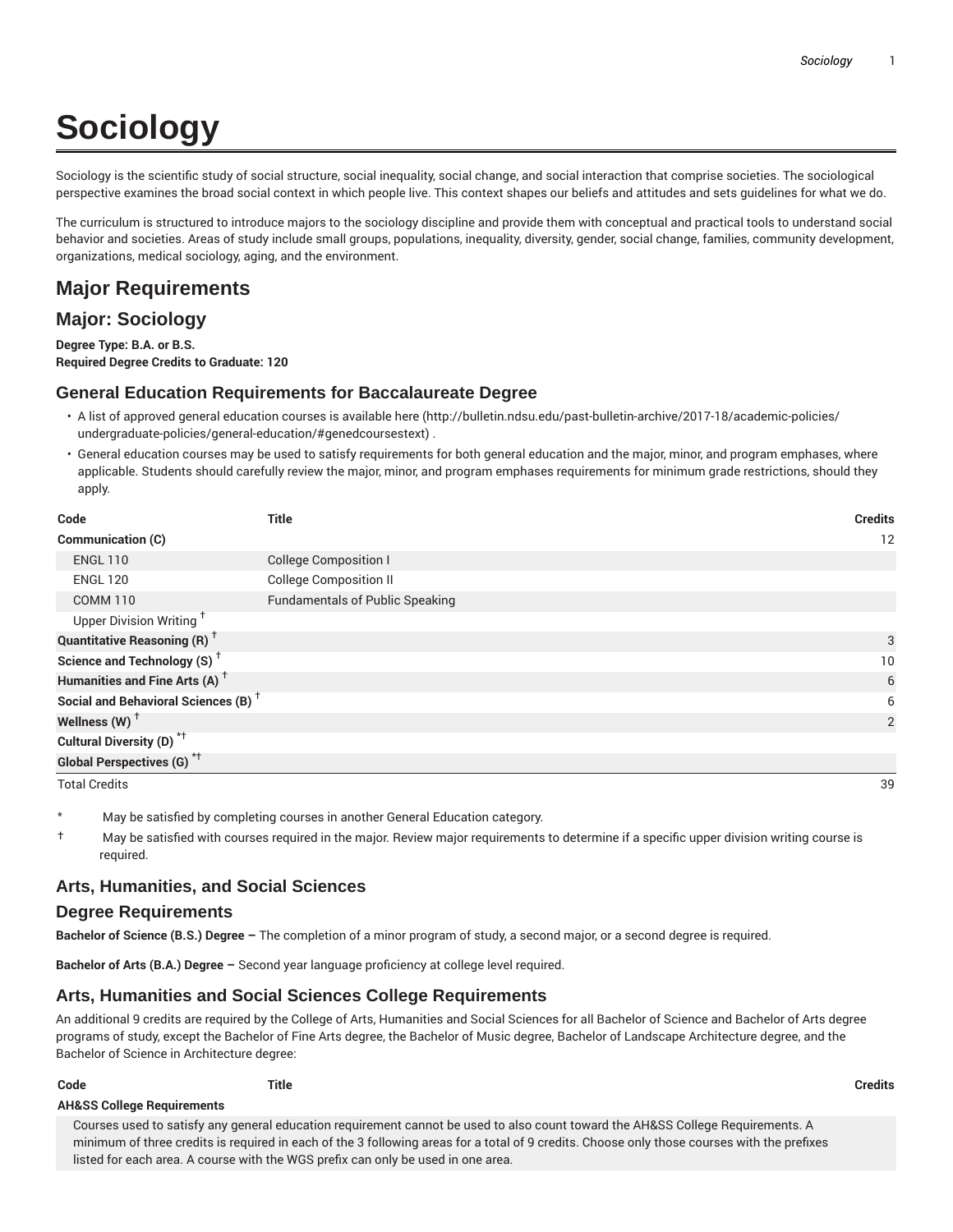#### **Area One: Humanities** 3

| ARB, ENGL, FREN, GERM, HIST, HUM, PHIL, RELS, SPAN, or WGS |   |
|------------------------------------------------------------|---|
| <b>Area Two: Social Sciences</b>                           |   |
| ANTH, CJ, COMM, EMGT, POLS, SOC, or WGS                    |   |
| Area Three: Fine Arts                                      | 3 |
| ARCH, ART, ENVD, LA, MUSC, or THEA                         |   |
| <b>Total Credits</b>                                       |   |

### **Major Requirements**

| Code                               | Title                                                                                                                       | <b>Credits</b> |
|------------------------------------|-----------------------------------------------------------------------------------------------------------------------------|----------------|
| <b>Sociology Core Requirements</b> |                                                                                                                             |                |
| <b>ANTH 111</b>                    | Introduction to Anthropology (May satisfy general education category B and D)                                               | 3              |
| SOC 110                            | Introduction to Sociology (May satisfy general education category B)                                                        | 3              |
| SOC 340                            | Social Research Methods                                                                                                     | 3              |
| SOC 341                            | Social Research Methods Laboratory                                                                                          |                |
| <b>SOC 422</b>                     | Development Of Social Theory                                                                                                | 3              |
| SOC 489                            | Senior Capstone In Sociology                                                                                                |                |
| STAT 330                           | Introductory Statistics (May satisfy general education category R)                                                          | 3              |
| <b>Core Perspecitve Courses</b>    | See areas listed below                                                                                                      | 21             |
|                                    | Students are REQUIRED to complete the anchor course from each area plus an additional 9 credits from any of the four areas. |                |
| <b>Total Credits</b>               |                                                                                                                             | 38             |

#### **Core Perspective Courses**

Completion of the anchor course from each area plus an additional 9 credits from any of the four areas is required to complete the core perspectives requirement.

#### **Area One: Social Structure**

| Code           | Title                                                                | <b>Credits</b> |
|----------------|----------------------------------------------------------------------|----------------|
| SOC 233        | Sociology of Organizations and Work (ANCHOR)                         | 3              |
| SOC 401        | Sociology of Religion                                                | 3              |
| SOC 404        | <b>Community Assessment</b>                                          | 3              |
| SOC 417        | Sociology of the Family                                              | 3              |
| SOC 426        | Sociology of Medicine                                                | 3              |
| <b>SOC 427</b> | Public Health Law and Policy for Non-urban, Rural and Frontier Areas | 3              |
| SOC 443        | <b>International Disasters</b>                                       | 3              |
| SOC 465        | <b>Applied Demographics</b>                                          | 3              |

#### **Area Two: Social Inequality**

| Code           | Title                                   | Credits |
|----------------|-----------------------------------------|---------|
| SOC 235        | Cultural Diversity (ANCHOR)             | 3       |
| SOC 410        | Social Inequality                       | 3       |
| SOC 412        | Sociology of Gender                     | 3       |
| <b>SOC 424</b> | <b>Feminist Theory and Discourse</b>    | 3       |
| SOC 445        | <b>Special Populations in Disasters</b> | 3       |

#### **Area Three: Social Change**

| Code           | Title                                                       | <b>Credits</b> |
|----------------|-------------------------------------------------------------|----------------|
| SOC 115        | Social Problems (ANCHOR) Either course serves as the anchor | 3              |
| or SOC 116     | <b>Global Social Problems</b>                               |                |
| SOC 403        | Sociology of The Great Plains                               | 3              |
| SOC 405        | <b>Community Development</b>                                | 3              |
| <b>SOC 407</b> | <b>Deviant Behavior</b>                                     | 3              |
| SOC 431        | <b>Environmental Sociology</b>                              | 3              |